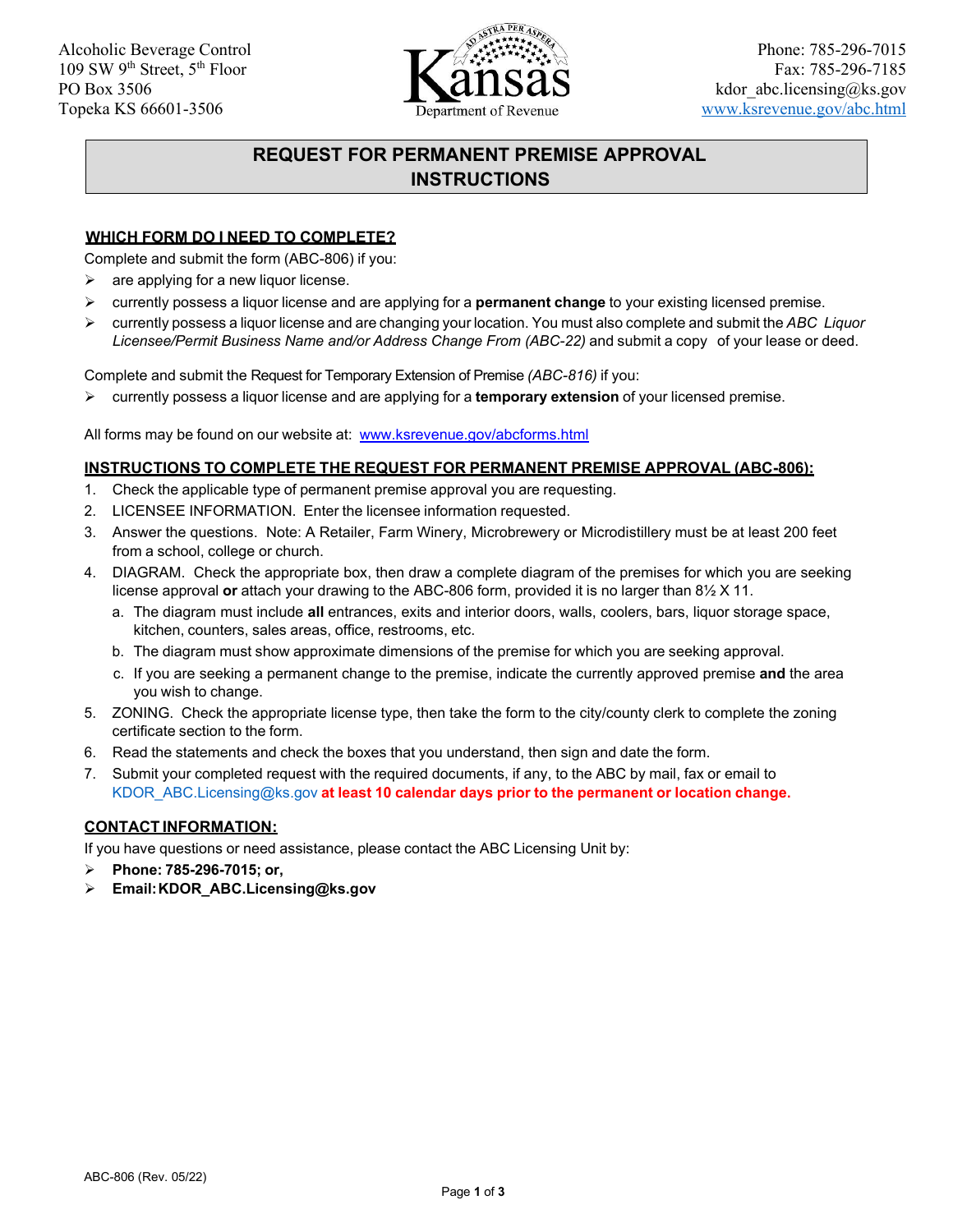

## **REQUEST FOR PERMANENT PREMISE APPROVAL**

#### Check one: ☐New License Application

☐Permanent Change to Premise

☐Location Change – Required ABC-22 and a copy of your lease or deed are attached.

### **Licensee Information**

| <b>Business DBA Name</b>                                                                                                                                                                                           | License Number (New License Applicant – enter your FEIN) |                      |                                         |                                              |
|--------------------------------------------------------------------------------------------------------------------------------------------------------------------------------------------------------------------|----------------------------------------------------------|----------------------|-----------------------------------------|----------------------------------------------|
| <b>Business Location Street Address</b>                                                                                                                                                                            | City                                                     | County               |                                         | Zip Code                                     |
| <b>Contact Phone Person</b>                                                                                                                                                                                        | <b>Phone Number</b>                                      | <b>Email Address</b> |                                         |                                              |
| am applying for or have a Retailer, Farm Winery, Microbrewery or Microdistillery license.<br>If yes, is the premise at least 200 feet from a school, college or church?                                            |                                                          |                      | $\square$ Yes<br>$\Box$ Yes             | $\square$ No<br>$\square$ No                 |
| I have a Farm Winery or Producer license and am applying for an on-premise liquor license.<br>If yes, are you a registered agritourism operator?<br>If yes, I have attached a copy of my registration certificate. |                                                          |                      | $\Box$ Yes<br>$\Box$ Yes<br>$\Box Y$ es | $\square$ No<br>$\square$ No<br>$\square$ No |

#### **Diagram:**

 Check the appropriate box then draw a complete diagram of the premises for which you are seeking approval **or** attach your drawing. The diagram must include all entrances, exits and interior doors, walls, coolers, bars, liquor storage space, kitchen, counters, sales areas, office, restrooms, etc. **Architectural drawings will <u>not </u>be accepted.** Return the completed form to the address above.

**Check one:** ☐ Diagram drawn below ☐ 8½ X 11" drawing attached